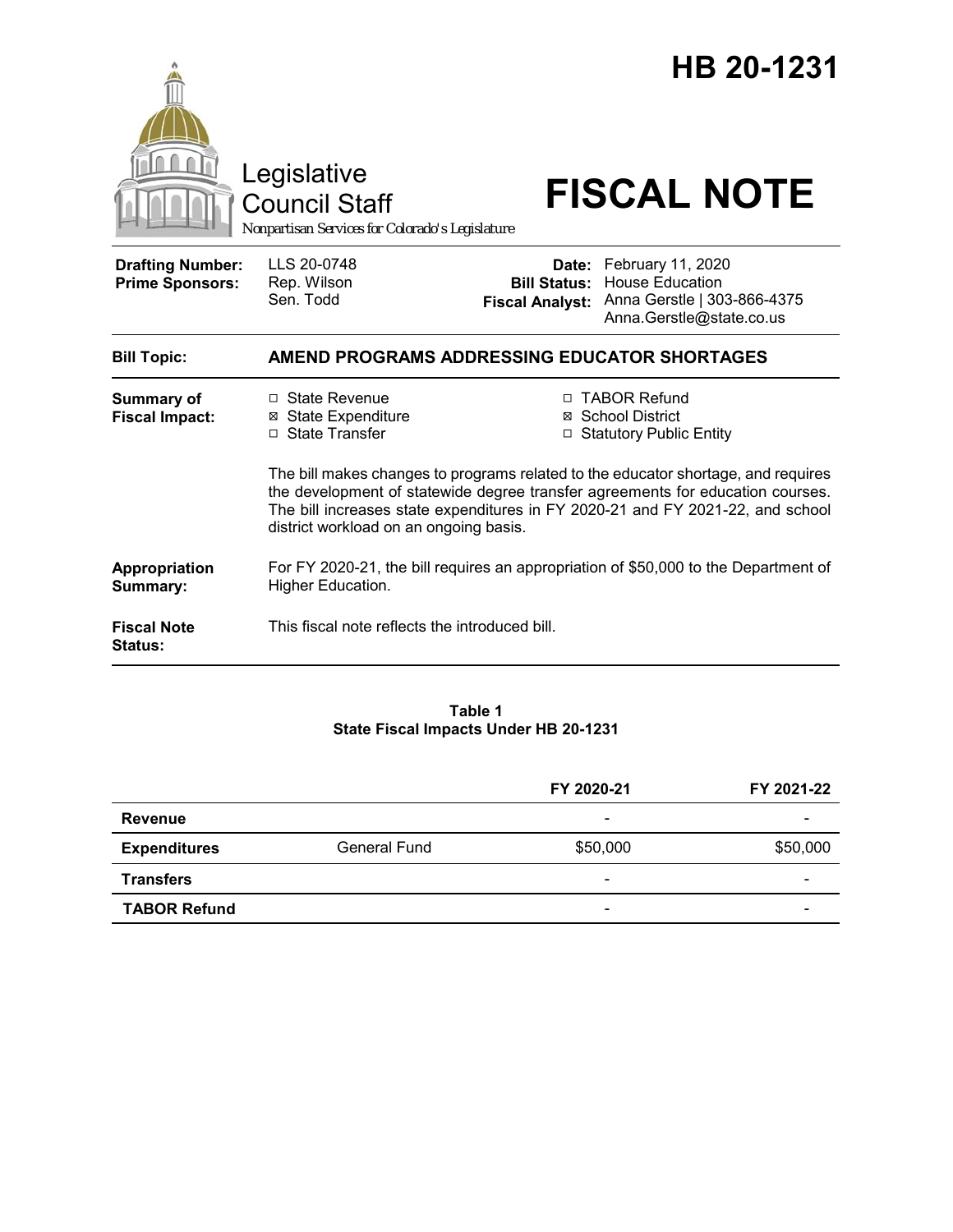February 11, 2020

## **Summary of Legislation**

The bill makes changes to state law related to programs intended to address the educator shortage. Current law contains a grow your own educator program that allows students in their final 36 credits at an institution of higher education to be a teacher of record at a local education provider (LEP), as well as a grant program for LEPs to cover tuition costs for teachers of record. The bill repeals and reenacts the program, including the grant program, as discussed below.

**Grow your own educator program.**Under the bill, grow your own educator programs allow high school students to participate in a teacher preparation pathway in which the student receives college credit towards an education or related degree at an institution of higher education. The Colorado Department of Education (CDE) and Department of Higher Education (DHE) must create collaborations between an LEP and institutions of higher education to ensure transferrable credit towards an applicable degree.

**Scholarship program.** The State Board of Education (SBE) must create a grow your own scholarship program providing \$5,000 to students who are enrolled in an educator preparation program, have not yet completed their final 24 credit hours, and agree to work as an educator in public schools upon completion of their credential. The SBE must prioritize applicants who participated in an LEP grow your own educator program and who either complete their field work in a school for the LEP, commit to teaching in a subject in which there is a teacher shortage, or commit to teaching in a rural school district.

Scholarships are funded by unexpended money appropriated to CDE in FY 2019-20 for grow your own educator programs. The money is continuously appropriated until it is exhausted. CDE must report to the education committees of the General Assembly by September 30 for any year in which a scholarship is awarded.

**Teacher of record licenses.** The bill modifies the teacher of record license to allow it to be issued to applicants who are enrolled in an approved educator preparation program but have not completed the required field work, who are enrolled in a teacher of record program, and are employed by a LEP. Teachers of record license is only valid in the LEP in which the licensee is completing the teacher of record program.

**Statewide degree transfer agreements.** The Colorado Commission on Higher Education (CCHE) must work with institutions of higher education and the general education council to negotiate statewide degree transfer agreements for educator preparation programs by July 1, 2022.

#### **Background**

House Bill 18-1309 created the grow your own educator program and provided \$1.0 million to CDE for the grant program, to be spent in FY 2018-19 and FY 2019-20, and 0.3 FTE to the Educator Talent Division in CDE for administration. However, CDE has not received any grant applications and none of the grant funding has been spent.

#### **State Revenue**

To the extent the changes to the teacher of record license result in additional applications, revenue will increase to the Educator Licensure Cash Fund. The licensing fee, which is subject to TABOR, is \$90. The increase is expected to be minimal.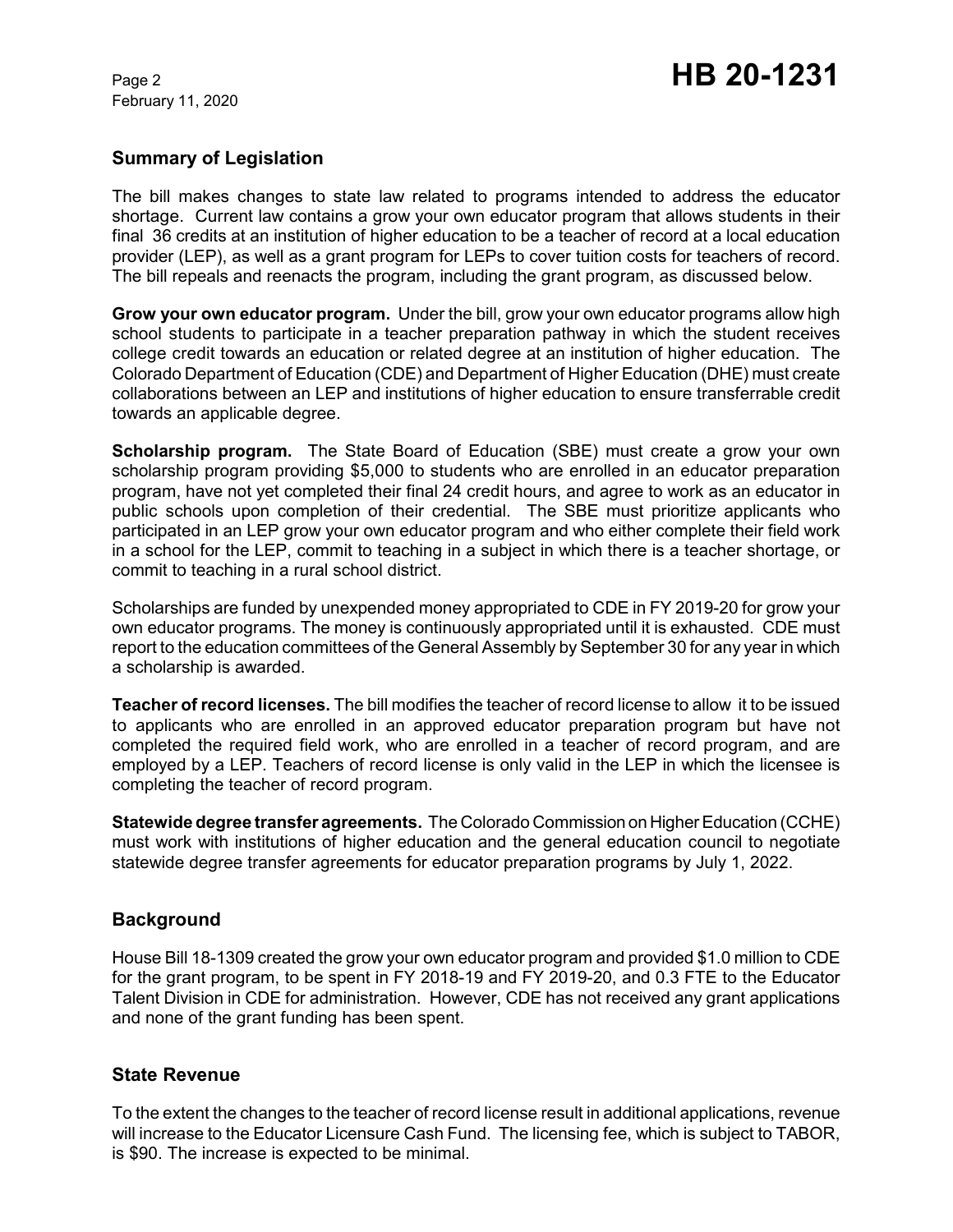## **State Expenditures**

The bill increases state General Fund expenditures for DHE by \$50,000 in FY 2020-21 and FY 2021-22. Costs are listed in Table 2 and discussed below. In addition, the bill modifies the workload and expenditures for CDE.

#### **Table 2 Expenditures Under HB 20-1231**

|                                       | FY 2020-21 | FY 2021-22 |  |  |
|---------------------------------------|------------|------------|--|--|
| <b>Department of Higher Education</b> |            |            |  |  |
| <b>Contract Staff</b>                 | \$20,000   | \$20,000   |  |  |
| <b>Convening Costs</b>                | \$30,000   | \$30,000   |  |  |
| <b>Total Cost</b>                     | \$50,000   | \$50,000   |  |  |

**Department of Higher Education.** DHE requires \$50,000 in FY 2020-21 and FY 2021-22 to negotiate and implement statewide degree transfer agreements for education by July 1, 2022. These costs include \$20,000 per year for contract staff to manage the process, and \$30,000 per year to convene a series of meetings with the state institutions of higher education. Based on the statewide degree transfer agreements developed for engineering, it is expected that 10 agreements will be negotiated and that three meetings are required to negotiate each agreement, at a cost of \$2,000 each. The fiscal note assumes that half will be held in FY 2020-21 and half in FY 2021-22.

**Institutions of higher education.** The bill increases the workload for state institutions of higher education to negotiate and implement statewide transfer agreements, to collaborate with LEPs on the creation of grow your own educator programs, and for DHE to support and encourage these collaborations. No change in appropriations is required.

**Colorado Department of Education.** The bill modifies the workload and expenditures for CDE, which will no longer administer the grant program and instead will implement the scholarship program. Based on the funding remaining from the grant program, the fiscal note estimates that up to 200 scholarships of \$5,000 each will be awarded over multiple years. The 0.3 FTE initially provided for the grant program will instead administer the new scholarship program; no change in staffing levels is required.

In addition, the bill increases workload for CDE to modify the teacher of record license and handle additional applications.

## **School District**

The bill increases workload for school districts that choose to collaborate with institutions of higher education to implement grow your own educator programs, as defined in the bill. Workload will vary by district.